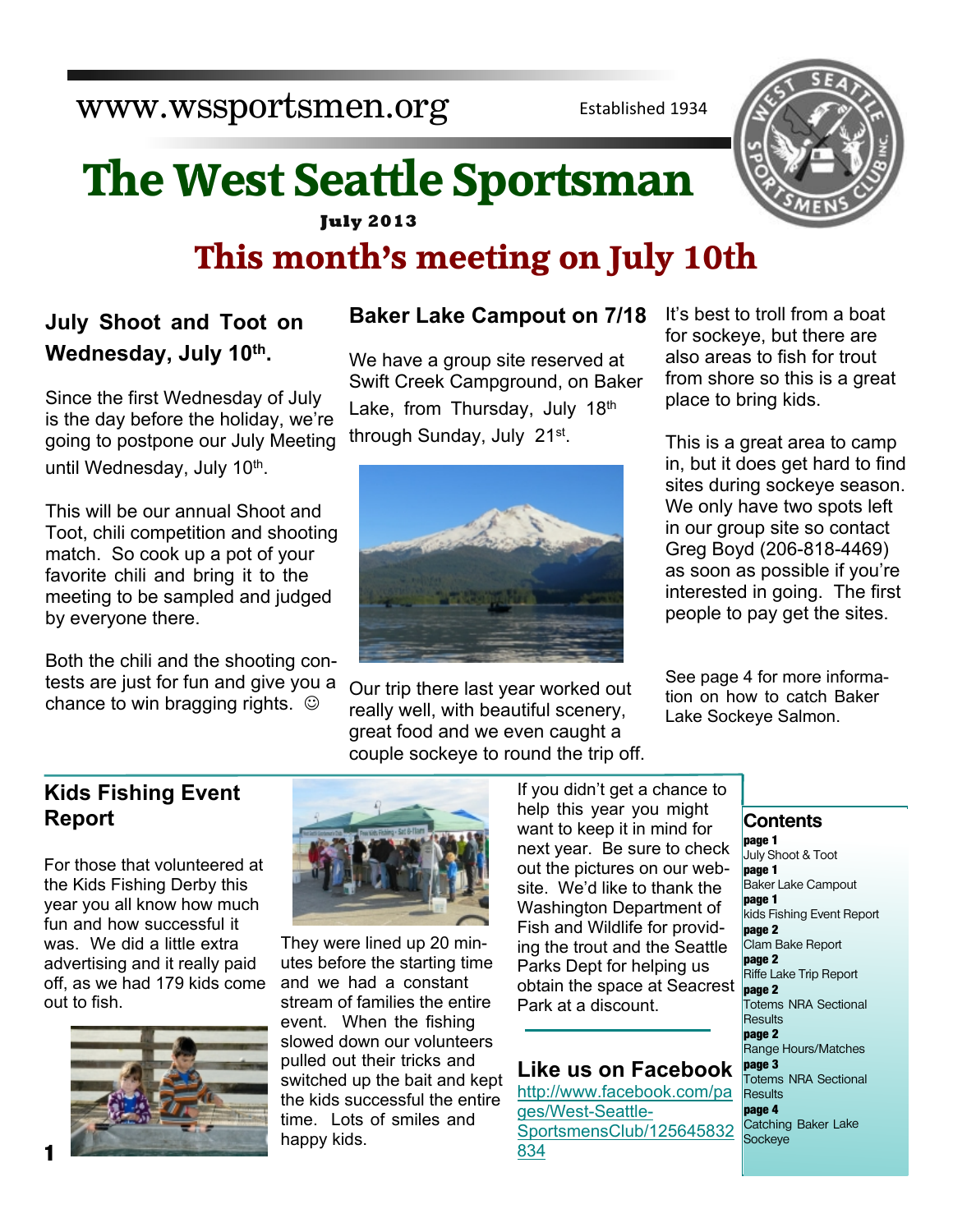# **June Clam Bake Report**

Our June Clam Bake went well, with the weather holding just long enough for us to clean up and put everything away. We had lots of good food and great company.



# **Riffe Lake Trip Report**

We had a low turn out for our June camping trip to Riffe Lake this year, but those of us that made it all agreed that the rest of you really missed out. We stayed at Taidnapam Park which was beautiful and very family friendly.



We spent most of the day Saturday fishing for the little landlocked silver salmon in the lake.

They're a lot like Kokanee, which are landlocked sockeye and you fish for them the same way.



Tony and his kids fished in the lake and had the best luck with pink mini squid tipped with shrimp and the rest of us headed up the river and did well with wedding rings (mostly orange) tipped with shrimp or shrimp scented marshmallows.





# **Totems News**

The NRA Sectional results are out. Lots of good news for the Totems this year.

First off, a big congrats to Emma, Alec, Lauren and Casey. The Thunderbirds have repeated as the National 4 Position Smallbore Champions!

# **In team competition, here are the results:**

#### **Junior 4P Smallbore Championships**

Thunderbirds (Emma, Alec, Lauren, Casey) – National Champions Chiefs (Owen, Matt, Katelynn, Sum $ner$ ) – 6<sup>th</sup> Place Intermediate Juniors Raven (Jack, Nick, Vic, Case) - 20<sup>th</sup> place Intermediate Juniors

#### **Junior International Air Rifle Championships**

Thunderbirds (Lauren, Emma, Alec) – 12<sup>th</sup> Place Juniors

Chiefs (Corrine, Casey, Owen)  $-10^{th}$ Place Intermediate Juniors Ravens (Matt, Katelynn, Sumner) – 20th Place Intermediate Juniors

Wolves (Nick, Jack, Vic) –  $27<sup>th</sup>$  Place Intermediate Juniors

**Range Hours and Activity**

bers \$4.00, Juniors \$2.00.

Cont on page 3…

| <b>Upcoming Small bore &amp; Air Matches</b> |              |                   |                         | <b>Range Hours and Activity</b><br>Monday - Small Bore - 6:30 PM, |
|----------------------------------------------|--------------|-------------------|-------------------------|-------------------------------------------------------------------|
| <b>Dates</b>                                 | <b>Place</b> | <b>Match Name</b> | <b>Point of Contact</b> | Tuesday - Rifle League, - 6:00 PM                                 |
|                                              |              |                   |                         | Wednesday - Juniors - Contact Joe                                 |
|                                              |              |                   |                         | Matter joe@vashonjrc.com for Junior                               |
|                                              |              |                   |                         | information and shooting times.                                   |
|                                              |              |                   |                         | Cost: Adult members \$2.00, non- mem-                             |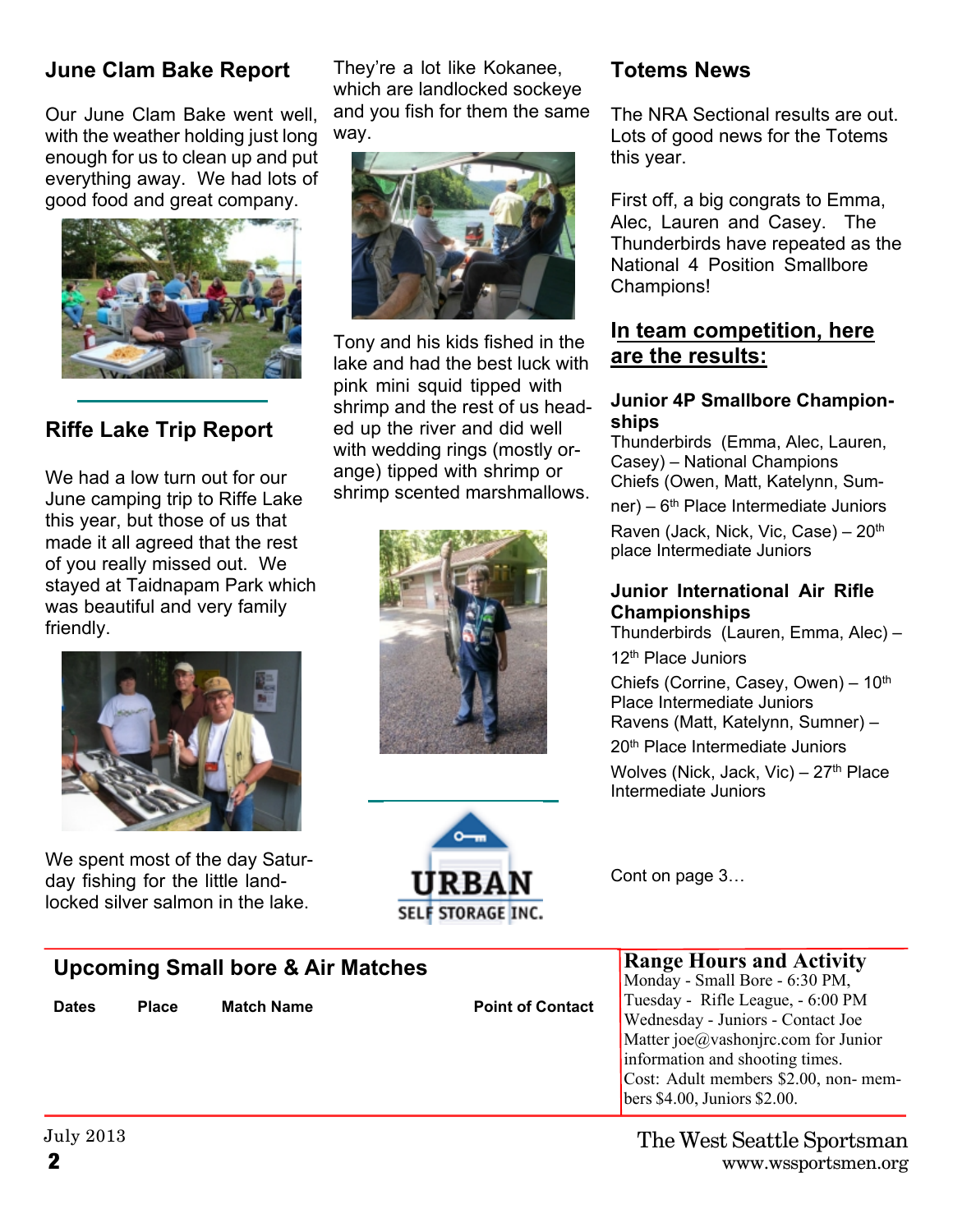### **The West Seattle Sportsmen's Club Sponsors of the Roger Dahl Rifle Training Range**

President – Gary Moseley Eric Iwamoto Frank Novito Vice Pres. – Rick Robbins Richard George Roz & Jerry Mascio Secretary – Greg Boyd 206-818-4469 Tom Kocir Treasurer – Cam Robison Rec. Sec. – Brian Dunham Contact us at: info@wssportsmen.org

### **OFFICERS TRUSTEES LIFE TIME MEMBERS**



# **Junior Metric Positional Smallbore Cha**s**mpionships**

Thunderbirds (Lauren, Emma, Corinne,  $Casey$ ) –  $4<sup>th</sup>$  Place Juniors Chiefs (Matt, Owen, Alec, Sumner)  $-2<sup>nd</sup>$  Place Intermediate Juniors Ravens (Grayson, Katelynn, Jack, Will) –  $15<sup>th</sup>$  Place Intermediate Junior

#### **Junior 3P Air Rifle Championships**

Thunderbirds (Lauren, Corinne, Emma, Alec) –  $1<sup>st</sup>$  Place Juniors (2nd Place Overall) Chiefs (Casey, Katelynn, Owen, Sumner) – 3rd Place Intermediate Juniors Ravens (Matt, Jack, Nick, Callan) – 7 th Place Intermediate Juniors

### **Open 4P Smallbore Championships**

Thunderbirds (Lauren, Emma, Casey, Alec) – 2nd Place Overall Chiefs (Owen, Nick, Jack, Matt) – 2<sup>nd</sup> Place Marksman

#### **Open International Air Rifle Championships**

Thunderbirds (Lauren, Emma,  $Alec$ ) –  $2<sup>nd</sup> Place Master$ Chiefs (Owen, Corinne, Casey) – 12<sup>th</sup> Place Expert Ravens (Matt, Katelynn, Sumner) – 5<sup>th</sup> Place Marksman Wolves (Jack, Nick, Will)  $-10^{th}$ Place Marksman

# **Open Metric Positional Smallbore Championships**

Thunderbirds (Lauren, Emma,

Corinne, Alec) – 3rd Place Overall Chiefs (Casey, Owen, Katelynn, Paul Zoba) –  $4<sup>th</sup>$  Place Master **Open 3P Air Rifle Championships**

Thunderbirds (Lauren, Emma, Corinne,  $Alec$ ) – 1<sup>st</sup> Place Expert Chiefs (Katelynn, Owen, Casey, Jack) – 3rd Place Sharpshooter

# **Individual Awards:**

### **Lauren Phillips:**

Jr 4P Smallbore  $-6$ <sup>th</sup> Place Junior Jr 3P Air Rifle –  $6<sup>th</sup>$  Place Junior Open 3P Smallbore – High Woman & 1st Place Sharpshooter Open 3P Air Rifle – High Woman & 1st Expert

# **Emma Carey:**

Jr 4P Smallbore  $-$  4<sup>th</sup> Place Junior Open 3P Smallbore – 3rd Place Expert Open International Air Rifle –  $6<sup>th</sup>$ Place Sharpshooter Open 3P Smallbore  $-6<sup>th</sup>$  Place Sharpshooter

### **McKenna Dahl**

Jr 3P Air Rifle – Silver Medalist

#### **Corinne Blair**

Jr 3P Air Rifle –  $6<sup>th</sup>$  Place Intermediate Junior

Open 3P Air Rifle – 2nd Place Expert

### **Owen Yeasting**

Open 4P Smallbore  $-7<sup>th</sup>$  Place Sharpshooter Open 3P Smallbore –  $8<sup>th</sup>$  Place Marksman

#### **Katelynn Brown**

Open 3P Air Rifle - 5<sup>th</sup> Place Marksman

#### **Casey Iwamoto**

Open 4P Smallbore – 3rd Place Sharpshooter

Open 3P Smallbore  $-4$ <sup>th</sup> Place Marksman

Open 3P Air Rifle  $-7<sup>th</sup>$  Place Marksman

### **Alec Patajo**

Jr 4P Smallbore – 2<sup>nd</sup> Place Sub Junior Jr International Air Rifle – National Sub Junior Champion Jr 3P Smallbore – National Sub Junior Champion Jr 3P Air Rifle – National Sub Junior Champion Open 4P Smallbore  $-11<sup>th</sup>$  Place **Sharpshooter** Open 3P Smallbore – 3rd Place Marksman

# **Matt Zoba**

Open International Air Rifle  $-8<sup>th</sup>$  Place Marksman